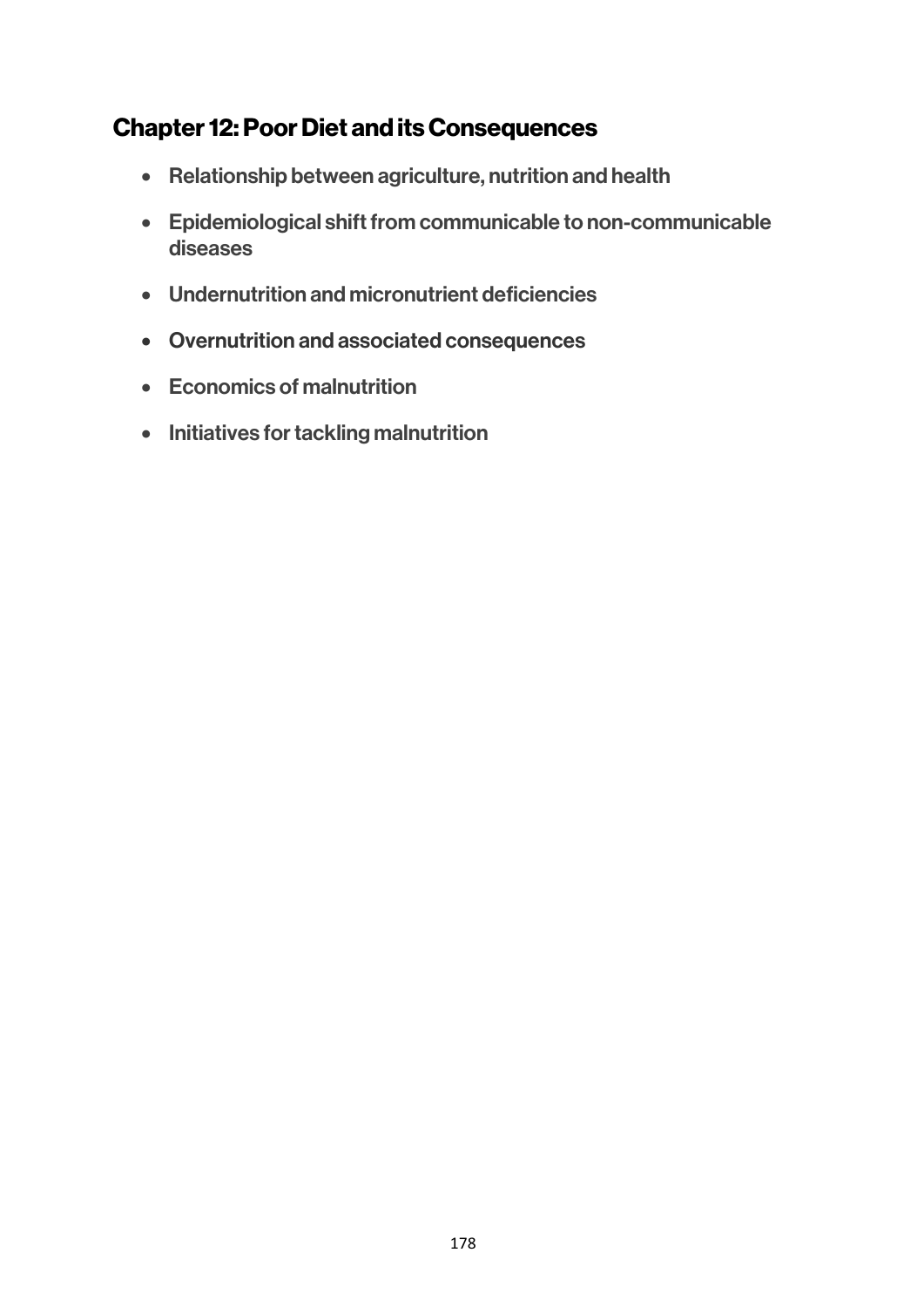# Chapter 12: Poor Diet and its Consequences

'*Anam Aham'* or 'I am what I eat' is a realisation we have had since ancient Vedic times. This is because the food, along with all the nutrients and other bioactive substances present in food which we eat, literally governs our health and nutritional status. Food is also known to affect our moods, our cognitive abilities and our intelligence quotient. Nutrients and the other bioactive substances play a big role in preventing communicable and noncommunicable diseases. Even if a single nutrient is missing from our diet it can lead to adverse health symptoms. If we eat too much of a nutrient it can result in an imbalance in the body with a negative impact on health. Hence the focus is always on a balanced diet. This chapter explains the relationship between the food we eat, the nutrition it provides to our body and the effect on health and disease. It examines the effect of under and overnutrition on health as well as the economy. Initiatives to tackle the problem of malnutrition, that have been and need to be intensified, are discussed.

# Relationship between agriculture, nutrition and health

The definition of 'health' as adopted by the World Health Organization in 1948 is as follows:

### 'A state of complete physical, mental and social well-being and not merely the absence of disease and infirmity'

Unhealthy diets are closely linked with poor health status. In turn, dietary patterns and food choices are determined by a multitude of factors such as availability of foods, pricing, knowledge and awareness, taste preferences, social and cultural norms amongst others. Food, therefore, becomes a common point between agriculture, nutrition and health. It serves as the output of agricultural activities and subsequently plays a major role as a carrier of nutrients thereby resulting in either positive or negative health outcomes depending on how it is consumed.

Food is more than a sum of its nutrients or individual components. Synergism and interaction between different food components often requires a balancing act. This forms the rationale behind the concept of a 'balanced diet' as prescribed by the National Institute of Nutrition, Indian Council of Medical Research (ICMR) Dietary Guidelines for Indians. A balanced diet should provide around 50-60% calories from carbohydrates, preferably from complex carbohydrates, about 10-15% energy from proteins and 20-30% from both visible and invisible fats.

Absolute quantity of food components is equally important as the quality as well as relative proportions. For example, over the years, focus has shifted from total fat intake to intake of unhealthier fat fractions such as saturated fats. Likewise, carbohydrates are a major affordable energy source in Indian diets. Carbohydrates get preferentially used by the body for energy and thus have a protein sparing action, allowing the human body to utilize proteins for their critical role of tissue synthesis and maintenance. At the same time, in the absence of physical activity, excess carbohydrates in the diet may lead to weight gain and obesity. Qualitatively, complex carbohydrates such as those present in pulses, millets and whole grains (minimally processed with outer bran layer intact) are known for their positive attributes such as low glycemic index, satiety, cholesterol lowering properties etc.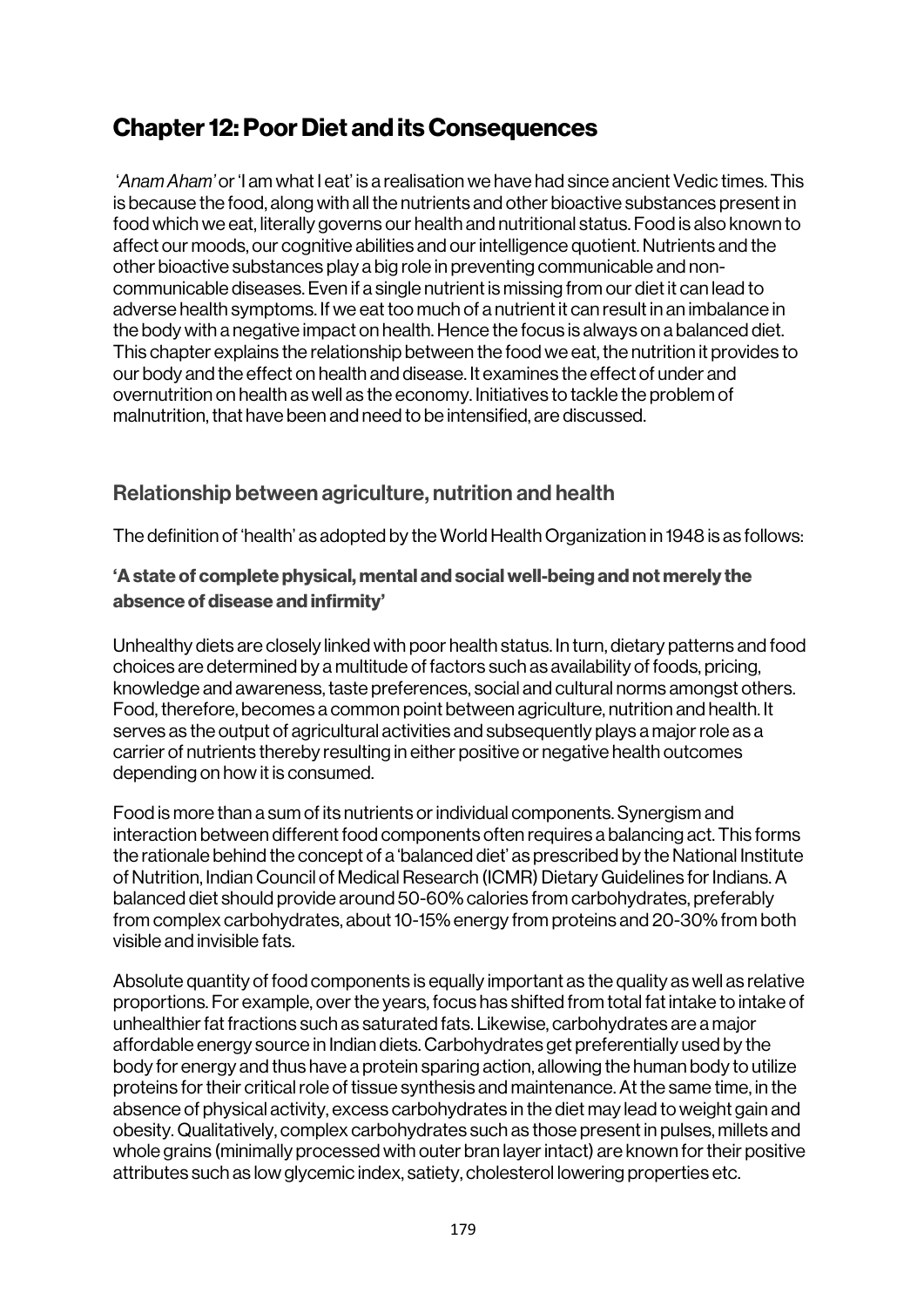The nutrition we derive from foods is deeply rooted in traditional practices of cooking, preserving and consuming seasonal foods as well as the ancient wisdom of some foods with medicinal benefits. For e.g., fruits and vegetables are known to be rich sources of vitamins, minerals, fibre as well as many non-nutritive yet protective substances such as flavonoids, antioxidants, etc. Including fruits and vegetables in the daily diet may reduce the risk of some non-communicable diseases and certain types of cancers. Swapping (exchanging) an unhealthy snack with a seasonal fruit is also a way to prevent weight gain and eventually reduce the risk of obesity. Some fruits and vegetables are known to boost the immune system. For e.g., Indian gooseberries (*amla*), oranges and other citrus fruits.

A diet consisting of foods from various food groups typically provides most of the daily requirement of nutrients. Food groups can be broadly classified as follows:

- Cereals and Millets
- Pulses
- Milk and animal derived foods such as meat, fish & poultry
- Fruits and Vegetables
- Nuts, oilseeds, Oils, Fats, and Sugars

Based on the degree of processing and/or cooking, intake quantity, degree and nature of interaction with other food components, the above-mentioned food groups provide us with the following nutrients:

- Macronutrients such as Carbohydrates, Proteins & Fats
- Micronutrients such as Vitamins and Minerals

The right food choices practiced consistently over a period of time lead to achievement of health goals specific to different stages of life. Age appropriate dietary guidelines as well as nutrient requirement values serve as guidance for nutrient intake at population level. For example, during the early years of life, optimal growth & development require sufficient proteins to support bone and tissue development. Similarly, adolescents in the age group of 10-15 years demand adequate protein-carbohydrates to sustain the second growth spurt. Physiological conditions such as pregnancy and lactation have higher requirements for most macro and micronutrients such as iron, folic acid and calcium. Whereas, as one grows older, energy requirements are reduced owing to a predominantly sedentary lifestyle with limited physical activity. However, vitamins, minerals and proteins remain critical to ensure healthy ageing.

Poor or unhealthy diets often lead to negative health outcomes:

- Undernutrition leads to physical and cognitive impairment, and increases susceptibility to infectious diseases.
- Micronutrient deficiencies or in other words possible insufficient intake of iron, iodine, vitamin A, folate etc. can cause severe illnesses and physical impairments, such as anaemia, mental retardation, visual impairment or birth defects respectively.
- Overweight and obesity increase the risk of non-communicable diseases (NCDs) such as type 2 diabetes, hypertension, heart disease, stroke and certain cancers.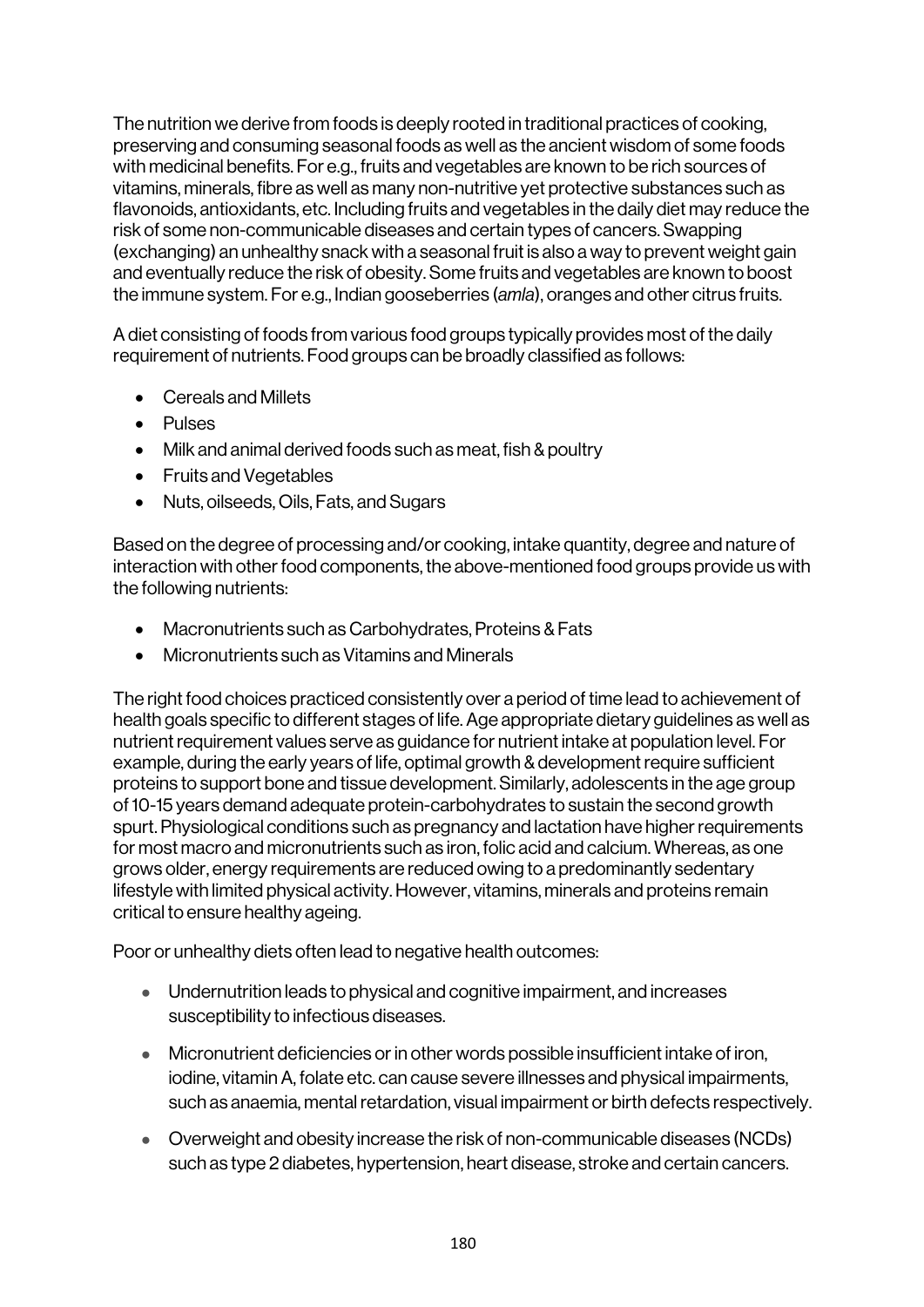# Epidemiological shift from communicable to non-communicable diseases

India is in the middle of an epidemiological transition and is simultaneously battling the coexistence of undernutrition, overnutrition, and micronutrient deficiencies. While earlier the majority of deaths were due to communicable, infectious diseases, the death rates are now higher for diet related non-communicable diseases. The many facets of this transition include:

*Agricultural transformation*: With the advent of the green revolution in the late 1960s, India has moved from being food insecure to self-sufficient in grains. The focus has been on cereal grains especially staple crops such as wheat, rice and maize with relatively less attention towards other nutritious crops such as pulses, millets, coarse grains. This supplydemand equation has affected the share of plate in a typical Indian meal which tends to be cereal (carbohydrate) heavy.

*Urbanization*: Urbanization including migration to cities in search of work, has led to a change in dietary/consumption patterns. With more women entering the workforce, there's less time to cook meals and hence a reliance on convenience foods and out-ofhome consumption. Increase in disposable incomes is another factor resulting in changing consumer habits and preferences.

*Food environments/ecosystem*: The external as well as personal food environment/ecosystem has experienced a transformation with availability through formal/informal markets, price volatility, online delivery, promotion and marketing campaigns, regulatory ecosystem etc.

*Physical activity*: Factors such as rise of sedentary job profiles, time spent on gadgets/ electronic devices, changing patterns of transportation, modern innovations that have automated some of the household tasks, cultural and safety considerations have led to a decrease in physical activity. As per a WHO statistic, globally, about 25% of adults and more than 80% of adolescents were insufficiently physically active in 2010. Physical inactivity is a leading risk factor for various non-communicable diseases, injuries and premature deaths worldwide.

*Healthcare infrastructure*: The revamped National Health Mission with a focus on disease control, prevention and surveillance has made a huge impact on healthcare system. Life expectancy at birth in India has risen to 69 years during 2013-17.

## Undernutrition and micronutrient deficiencies

Human nutrition describes the processes whereby the body obtains and uses necessary substances obtained from foods (nutrients) to maintain structural and functional integrity. Optimum nutrition refers to an adequate intake of nutrients. Malnutrition is an imbalanced nutritional status resulting from deficiencies, excesses or imbalances in a person's intake of nutrients.

The term malnutrition covers 2 broad groups of conditions. One is 'undernutrition'—which includes stunting, wasting, underweight and micronutrient deficiencies. The other is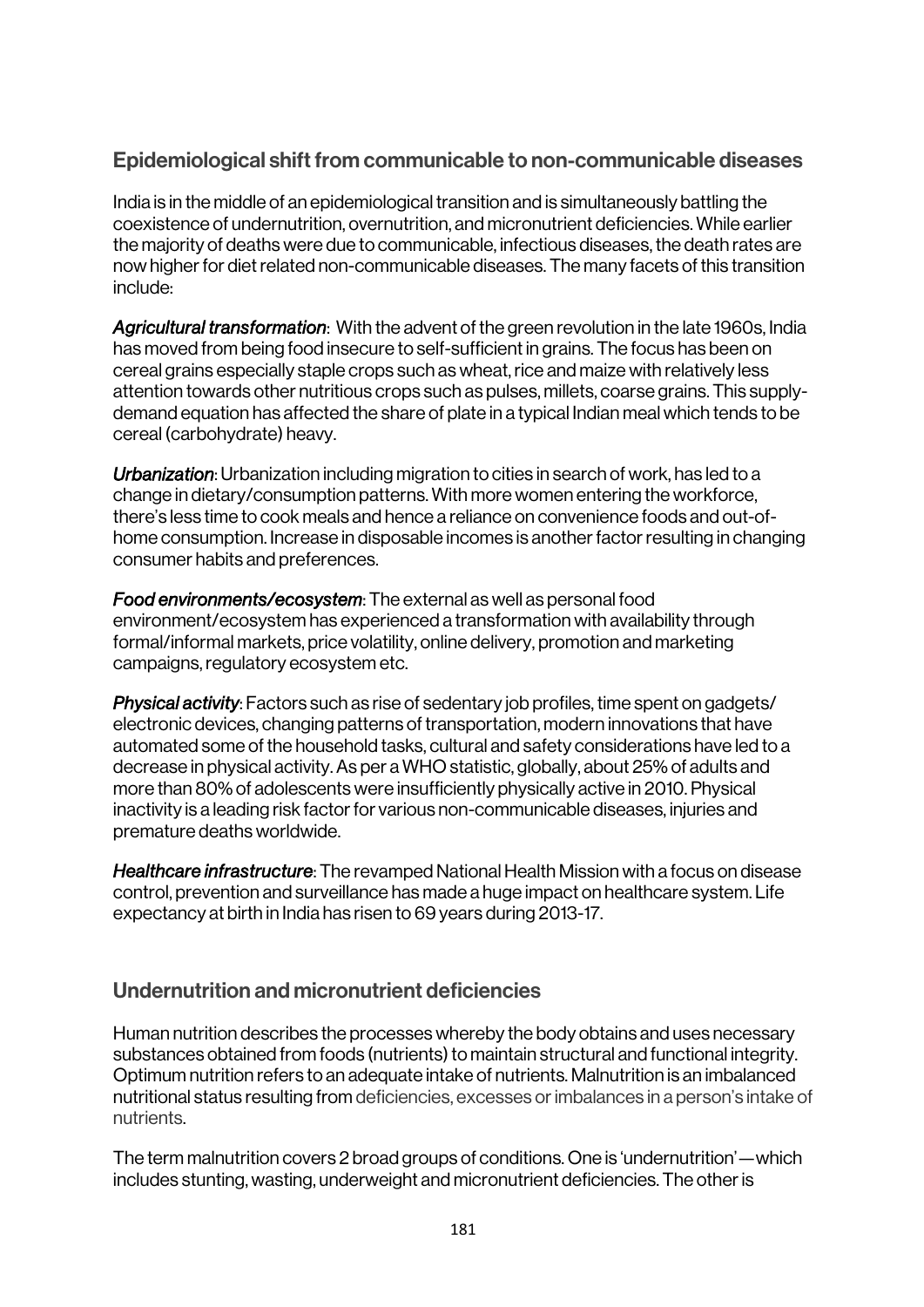'overnutrition' which results from excessive intake of nutrients leading to overweight and obesity when there is excess intake of calories, or other symptoms of toxicity of excess intake of micronutrients.

As per the conceptual framework developed by UNICEF in 1990, the causes of malnutrition can be broadly classified as immediate; underlying and basic (Figure 1). *Immediate causes* act at individual levels. They include inappropriate diet and disease status. Inappropriate diet may be the result of unavailability of food, inappropriate dietary intake, poor feeding practices and personal food preferences. Diseases, particularly infectious ones such as diarrhoea, intestinal worms, respiratory infections, can both be a cause or result of undernutrition. Dietary transition, inadequate physical activity and lifestyle choices may be contributing factors to overnutrition.

*Underlying causes* act at a household and community level. These are primarily household food insecurity i.e. poor availability or access to food, inadequate health care, and unhealthy household environments. Family size and composition, gender inequalities and household income also affect household food security. *Basic* causes act at a national and international level. These include social, economic and political structures as well as environmental factors. Political instability, availability of health and social services, population size and growth rate, urban migration, natural resources, agricultural output, natural disasters, climate change, humanitarian crisis, international trade agreements and global food prices all affect the nutritional status of the population as a whole.

From the perspective of access, availability and affordability, some of the main causes of malnutrition include:

- Limited access to food and its affordability
- Limited access to adequate health care facilities
- Inadequate social environment at home and local community, especially for women and children
- Geographical segregation and poor accessibility to markets due to lack of roads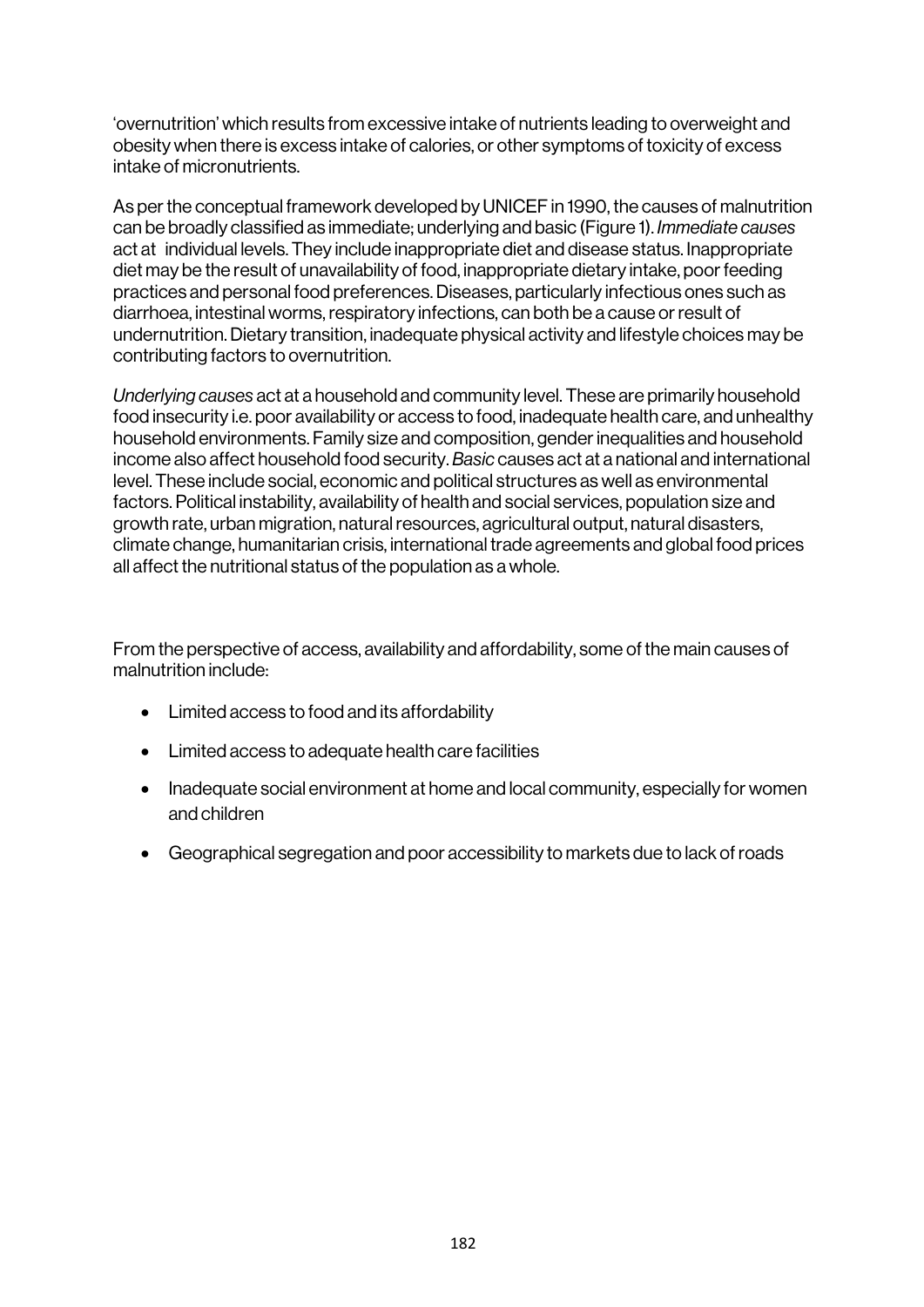

*Figure 12. 1: Determinants of Undernutrition*

*Source: Adapted from UNICEF 1998*

The indicators used to measure nutritional imbalance in undernutrition are defined as follows:

• *Underweight or low weight for age*

Weight for age is a term used to describe weight appropriate for a particular age. In case the weight of a child is less than -2 standard deviations from the WHO child growth standards median, the child can be categorized as underweight. However, underweight is a composite indicator as it can reflect wasting, indicating acute weight loss, as well as stunting (long term or chronic growth failure). As per the Comprehensive National Nutrition Survey (CNNS 2016-18), 33% of children under five are underweight. The survey also indicates 10% school going children are underweight.

• *Wasting or low weight for height*

Wasting is an acute form of malnutrition usually due to frequent and prolonged infections where the child loses weight resulting in low weight for height. Wasting may also result from sudden shock (food deficits) such as lack of food due to drought/famine and/ or severe and sudden illness. This type of malnutrition is reversible if proper measures are taken to feed the child frequently with nutrient dense foods. As per the Comprehensive National Nutrition Survey (2016-18), 17% of children under five are wasted. The survey also indicates 23% school going children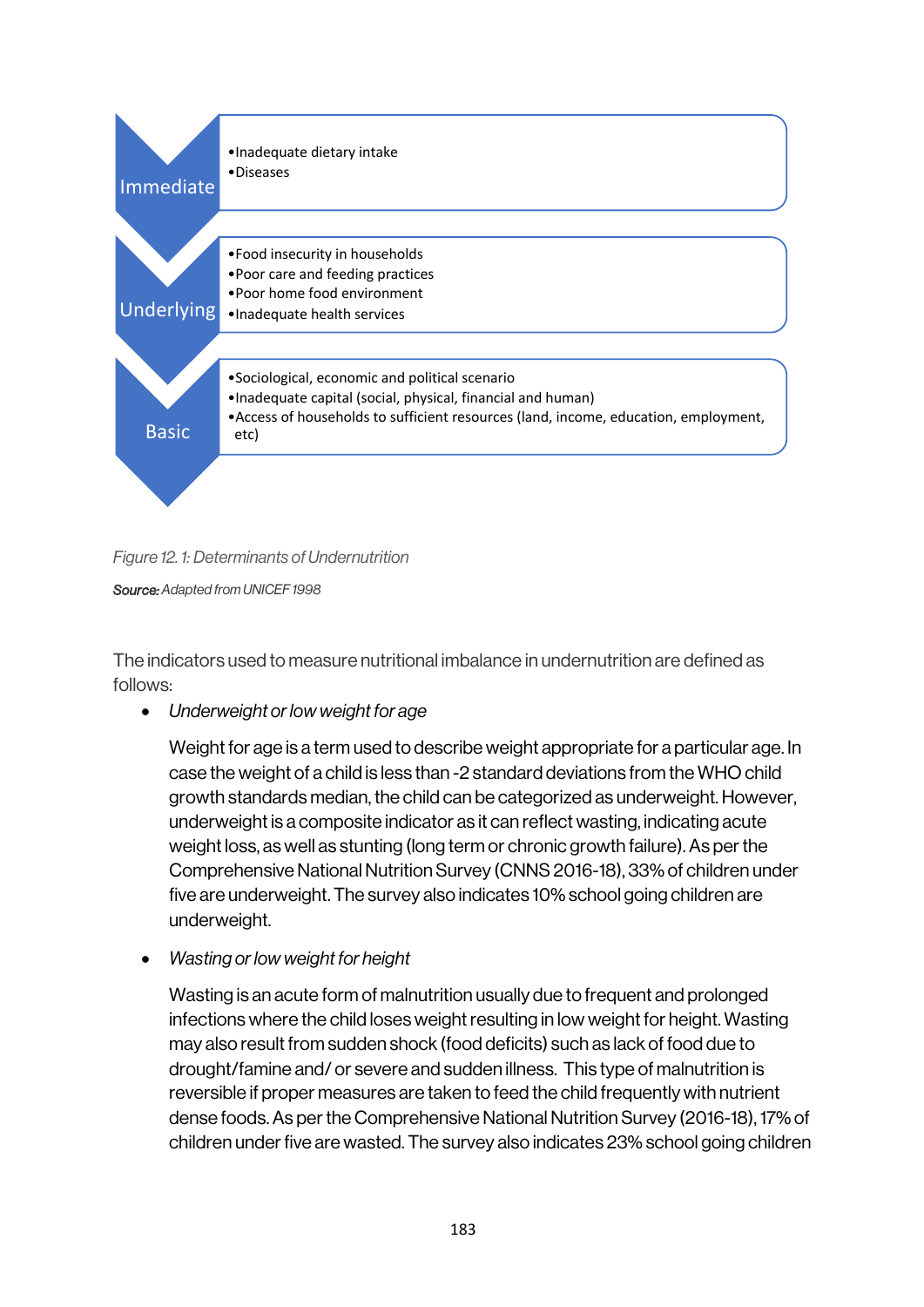are thin (BMI for age is less than -2 SD). Body mass index (BMI) is an indicator of weight status and is used to identify thin, overweight/obese individuals.

• *Stunting or low height for age*

This is associated with long term (chronic) growth failure. In India, stunting is a major issue and is often linked to lack of timely nutritional interventions, caring practices, illness and chronic deficits in food intake. Stunted children not only have reduced physical growth, they also lag behind in academics, which may have negative consequences for their future. As per the Comprehensive National Nutrition Survey (2016-18), 35% of children under five are stunted. The survey also indicates 22% school going children are stunted.

All anthropometric indices are compared to the WHO Child Growth Standards (2006).

• *Micronutrient deficiencies*

Also known as hidden hunger, it is a consequence of inadequate intake of essential micronutrients like iron, vitamin A, vitamin B12, iodine and zinc in the diet. Micronutrient deficiencies in children are usually not seen in isolation. Children tend to have multiple micronutrient deficiencies due to low intake of food and lack of diversity in diets.

Other assessment criteria include anthropometric measurements like MUAC (Mid-Upper Arm Circumference), presence of clinical signs and symptoms like oedema (swelling), skin changes (pallour, dryness, dermatitis, etc.), hair changes, night blindness, deformity of bones, etc.



The Poshan (Prime Minister's Overarching Scheme for Holistic Nutrition) Abhiyaan was launched by the Prime Minister on 8 March 2018 . It is India's flagship program of the Ministry of Women and Child Development to improve nutritional outcomes for children, adolescents, pregnant and lactating mothers by leveraging technology, a targeted approach and convergence.

For implementation of POSHAN Abhiyaan the four-point strategy/pillars of the mission are:

- Inter-sectoral convergence for better service delivery
- Use of technology (ICT) for real time growth monitoring and tracking of women and children
- Intensified health and nutrition services for the first 1000 days
- Jan Andolan

#### Read more about at:

http://poshanabhiyaan.gov.in/#/

https://icds-wcd.nic.in/nnm/home.htm

https://niti.gov.in/poshan-abhiyaan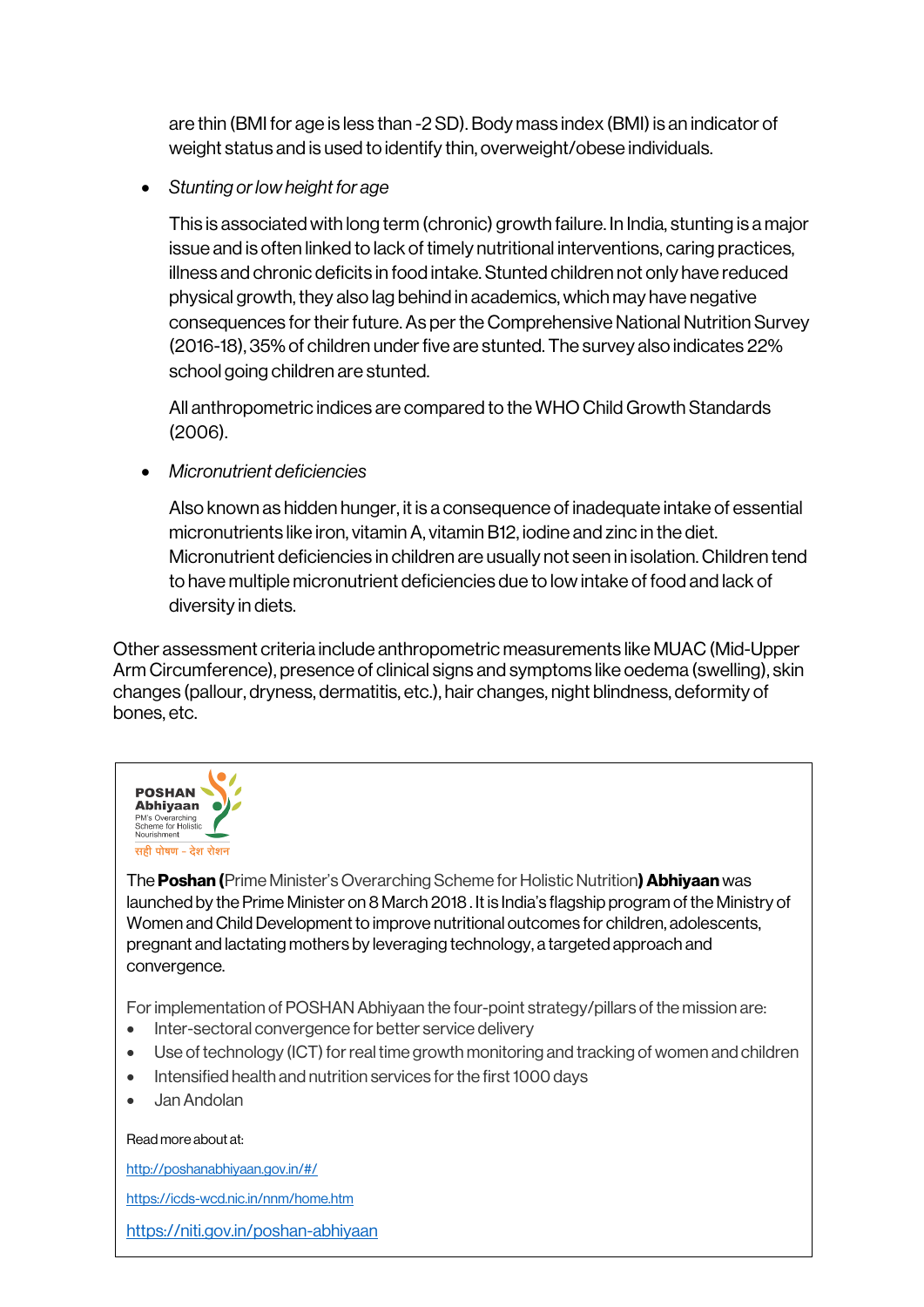# Overnutrition and associated consequences

Over nutrition is a state where the nutritional intake exceeds the nutritional needs and then manifests itself as overweight and obesity in case of excess intake of energy. Overweight is a condition which is characterized by excess body fat. Obesity is a consequence of longterm positive energy balance i.e. having more calories than actually required. Based on the WHO guidelines for Asia Pacific (2004), Body Mass Index (BMI) between 23 to 24.9 kg/m<sup>2</sup> is a determinant of overweight whereas obesity is marked with a BMI of 25 or more (Table 1).

| <b>Classification</b> | <b>BMI</b> (kg/m2) |
|-----------------------|--------------------|
| Underweight           | < 18.5             |
| Normal                | 18.5 to 22.9       |
| Overweight            | >23                |
| <b>At risk</b>        | 23 to 24.9         |
| Obese I               | 25 to 29.9         |
| Obese II              | >30                |

*Table 12. 1: BMI Classification* 

Source: Mishra, 2009

India ranks third, after US and China, in terms of obesity prevalence. As per the National Family Health Survey (NFHS-4) data, obesity amongst Indian adults has nearly doubled in the last decade. By 2030, 290 million Indians will be overweight while 52 million would be obese.

Globally, prevalence of childhood and adolescent obesity has increased tenfold in the last four decades. As per the Comprehensive National Nutrition Survey (2016-18), about 4% school going children (5-9 yrs. old) and 5% adolescents (10-19 yrs. old) are overweight or obese.

Let us examine the factors which can increase the risk of being overweight or obese:

**Birth weight:** Low birth weight is defined as weight (at birth) less than 2500g. Both low birth weight and high birth weight is linked to obesity in adult years. Infants born preterm or those small for gestational age are at risk of larger waist circumference and a higher BMI as adults. This is due to change in gene programming while the baby is still in the womb.

Genetics and familial causes: Genetics affects hormones involved in fat regulation and if both parents are obese the likelihood of obesity is more in children. Familial history can also be linked to the family's eating pattern and parents' own eating behaviours and childfeeding practices.

**Socio economic status:** Obesity was known to be common in prosperous countries and people from higher socio-economic status of developing countries, owing to the higher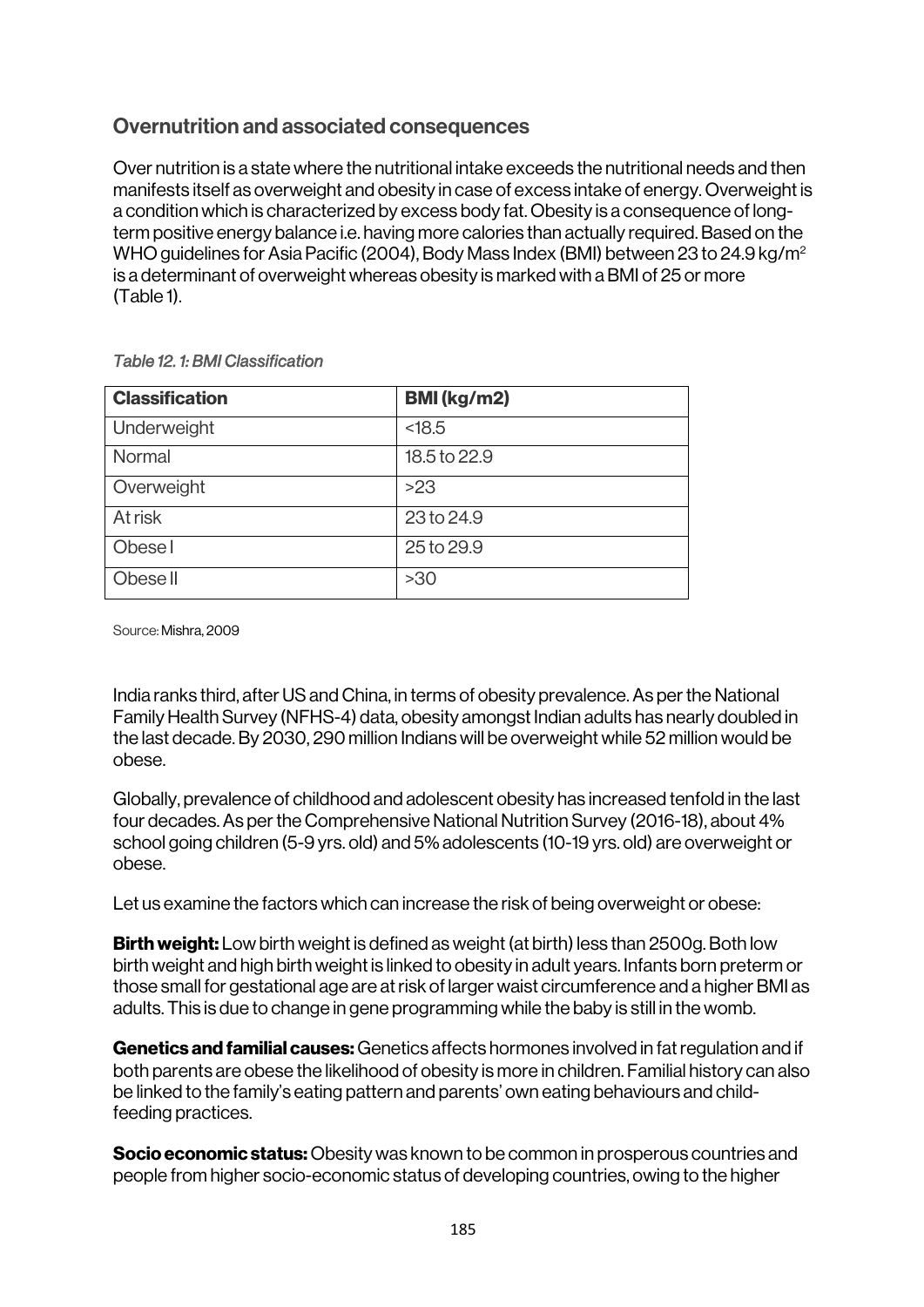accessibility and availability of food. Financial security may lead to indulgence in calorie dense fast foods and a lifestyle involving less of physical activity, use of labour-saving gadgets and increased screen time. However, recent evidence suggests that obesity prevalence cuts across socio-economic status and is gradually on the rise.

**Dietary pattern:** Over the past few decades, the food and the home environments have changed tremendously. Our modern eating environment has had an effect on the way the people eat. Fast food outlets and conveniently available food has led to availability of foods high in fats, sugar and energy. The portion sizes have increased, and people are making unhealthy food choices.

Sleep: Insufficient sleep is now linked to metabolic disorders. It has been observed that short sleepers may be obese and short sleeping adults/children may suffer from obesity related disorders (Horne, 2008).

**Physical inactivity:** Besides changes in the nutritional habits, daily physical activities and recreational activities have also changed dramatically over the past two generations. The ubiquity of modern technology and motorization in our life has greatly contributed to a decrease in physical activity and significantly reduced energy expenditure (Corzilius, 2007). Growing urbanization and use of personalized transportation have resulted in children going to school in automated means of transportation. Schoolwork and academic competitiveness have led to reduced physical activity and participation in sports is negligible.

Obesity is associated with diet-related non-communicable diseases (NCDs). Disease conditions like insulin resistance (impaired response of body to insulin), diabetes, dyslipidemias (abnormal amounts of lipids in blood), hypertension (high blood pressure), cardiovascular diseases and certain types of cancer are higher in obese individuals.

## Economics of malnutrition

The adverse effect of malnutrition is poor health consequences for individuals -impairment of growth and development in children, poor cognitive development and as a result reduced chances of succeeding in life. Poor education usually results in poor job prospects and reduced earning capacity, thus perpetuating the vicious cycle of poverty and malnutrition. Let us discuss the economic impact of malnutrition in greater detail.

#### Impact on individuals: Impaired physical growth and cognitive development

Early-life undernutrition and its effects often persist life-long, leaving the individual susceptible to infectious diseases, impaired physical growth, impaired cognitive development, delayed maturation, lower muscle strength and reduced bone density. Many children are born undernourished because their mothers have poor nutritional status prior to and/or during pregnancy. The nutritional status of women and girls is poor due to limited availability and access to food, traditional and cultural practices - women eat the last and least, early marriage, repeated pregnancies and frequent infections along with poor access to health care and sanitation. This phenomenon is known as the 'Inter-generational' cycle of malnutrition.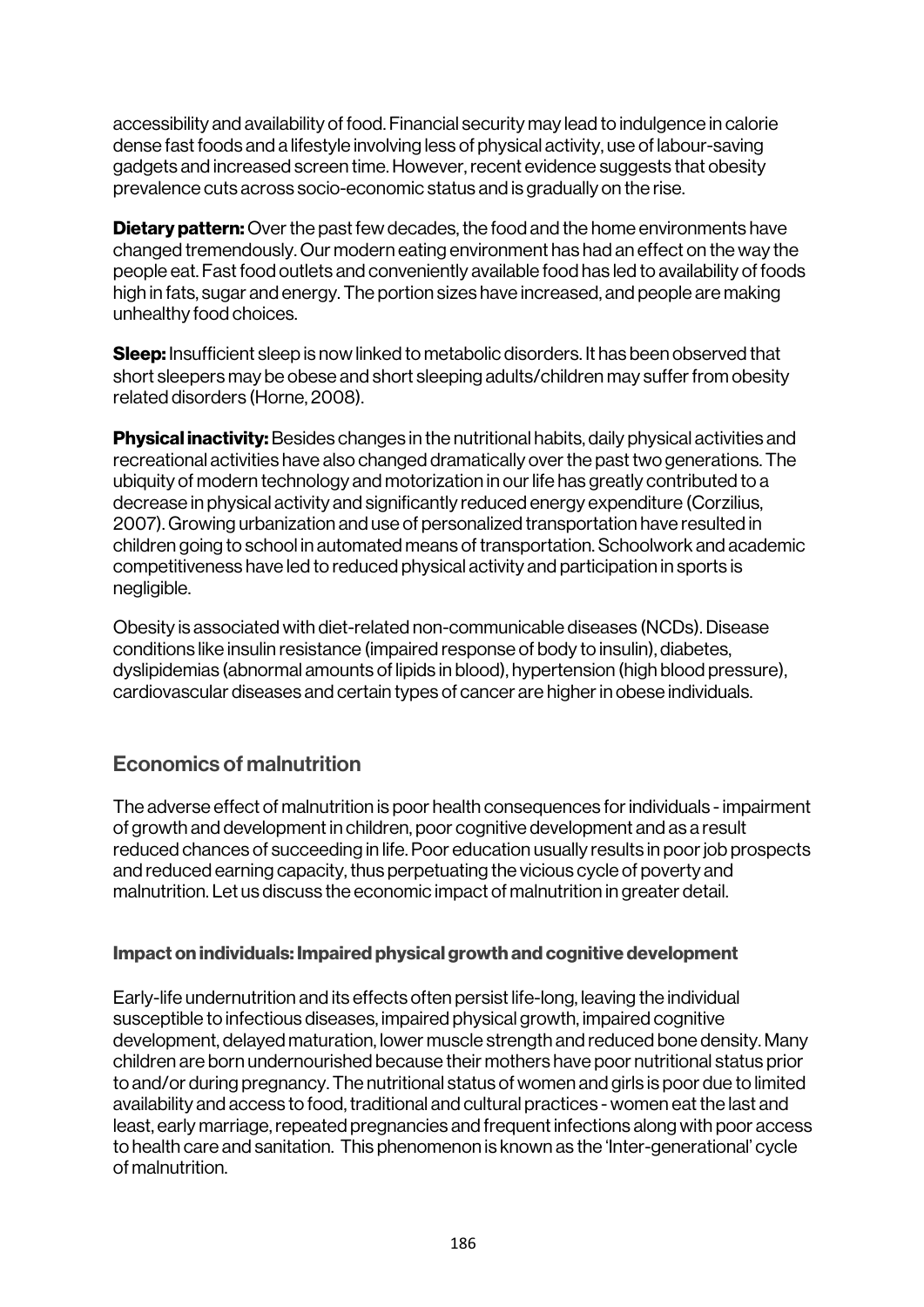Impaired physical growth reduces work capacity, labour productivity and increases absenteeism from work. This results in lower income levels, lower standards of living and an overall poorer quality of life. Poor educational performance leads to loss of employment opportunities. This in turn prevents reduction of poverty levels. Loss of productivity due to malnutrition is estimated to be more than 10% of an individual's lifetime earnings.

### Impact at a household, community and country level

Morbidity due to malnutrition has an economic impact at the household and national level. Cost of medical care and hospitalization as well as the resultant loss of earnings can be catastrophic for families living below poverty line. There is also a huge fiscal cost for the government. In terms of medical and social care needed, increased morbidities put a strain on national health care and welfare systems.

A study found that stunting resulting in 1% loss in adult height is associated with a 1.4% loss in productivity. The loss in adult income from being stunted may be up to 22%. Malnourished and weak adults have lower manual productivity particularly in the agricultural and other manual or labor-intensive sectors. Another study observed that elimination of anemia can lead to 5-17 % increase in adult productivity.

According to another report by Save the Children (Crosby et al, 2013), economic cost of micro-nutrient malnutrition for India is between 0.8 per cent and 2.5 per cent of its GDP, which is equivalent to \$15–46 billion.

India faces the human and economic threat posed by NCDs. NCDs account for about 40% of all hospital stays and roughly 35% of all recorded outpatient visits. NCDs not only affect health, but also productivity and economic growth. The probability of dying during the most productive years (ages 30-70) from one of the four main NCDs is a staggering 26%. India stands to lose \$4.58 trillion before 2030 due to NCDs and mental health conditions. Cardiovascular diseases, accounting for \$2.17 trillion, and mental health conditions (\$1.03 trillion), will lead the way in economic loss (Bloom et al., 2014).

## Initiatives for tackling malnutrition

Nutrition is a multisectoral problem.Solving the issue of malnutrition is a challenging but not insurmountable feat as the causative factors are interactive and complex.

In 2012, the World Health Assembly identified six global nutrition targets-reducing stunting and wasting in children under 5 years, halting the obesity epidemic, reducing anemia in reproductive age women, reducing low birth weight and increasing exclusive breastfeeding rates. In 2015, world leaders adopted the Sustainable Development Goals which included the goals to eradicate hunger and end all forms of malnutrition by 2030.

India has implemented several food security programs such as the Mid-Day Meal Program, Annapurna Scheme, Integrated Child Development Services scheme, Public Distribution System, National Food Security Act, National Horticultural Mission etc. However, despite a decline in rates of undernutrition, malnutrition continues to be a persistent problem in India. Hence a multisectoral solution is required. A holistic approach that allows for physical,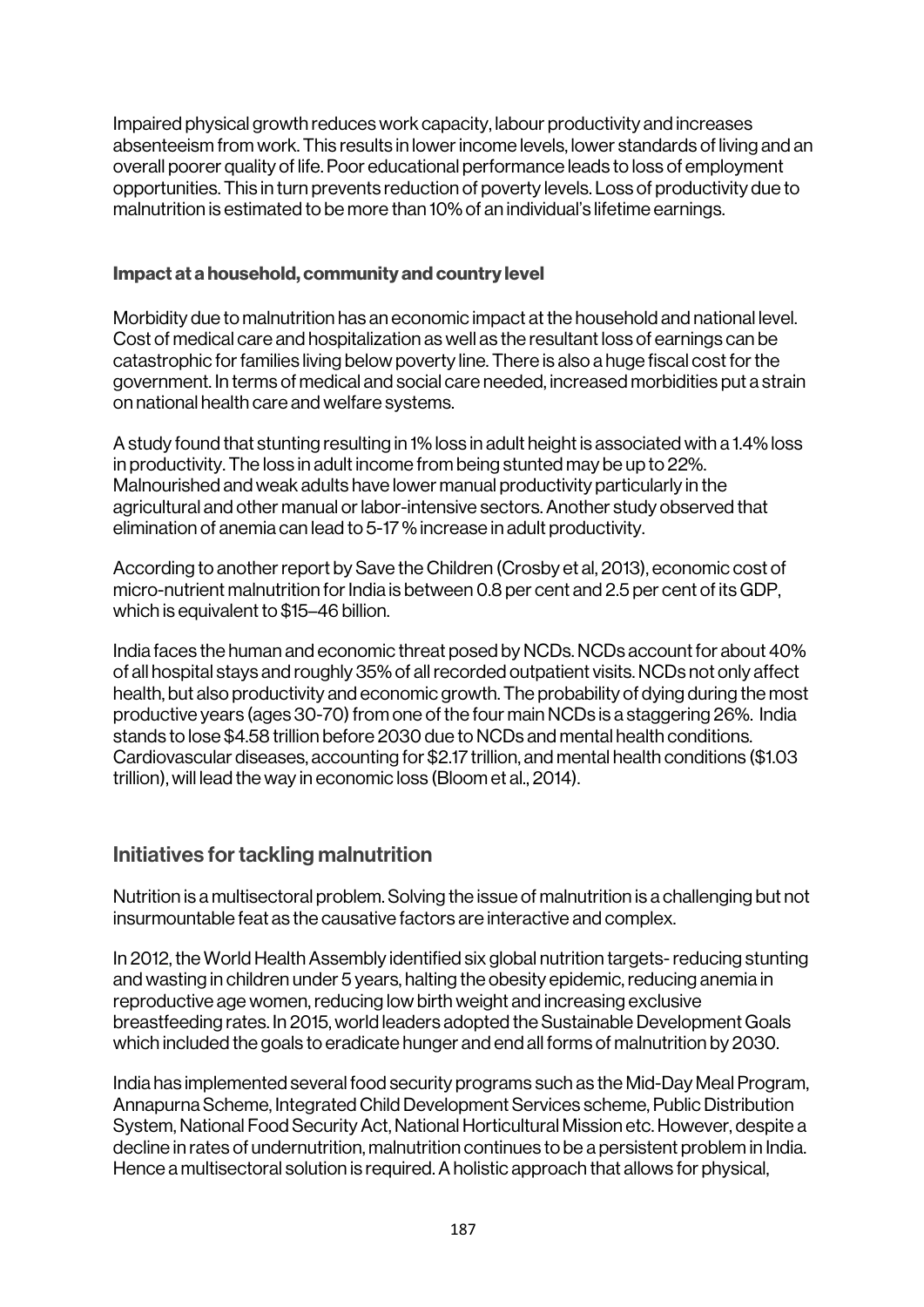economic, social and ecological access to a macro and micronutrient replete diet is required. This approach should include a partnership between all stakeholders i.e. governments, UN agencies, NGOs, food industries, researchers, farmers and civil society. Malnutrition should be tackled at the farm, processing and consumption stages.

Social safety net schemes have an important role to play in promoting the 'Eat Healthy' philosophy. Table 2 outlines the beneficiaries and the provisions of three large scale food security programs.

|           | (A) INTEGRATED CHILD DEVELOPMENT SERVICES (ICDS): WHAT IS IT?                                                                                                  |                                            |  |  |  |  |  |
|-----------|----------------------------------------------------------------------------------------------------------------------------------------------------------------|--------------------------------------------|--|--|--|--|--|
| $\bullet$ | Flagship programme for early childhood care and development                                                                                                    |                                            |  |  |  |  |  |
| $\bullet$ | Launched on 2 <sup>nd</sup> October 1975                                                                                                                       |                                            |  |  |  |  |  |
| $\bullet$ | Now governed by provisions of National Food Security Act (2013)                                                                                                |                                            |  |  |  |  |  |
|           | Target beneficiaries: Children between 6 months to 6 years, Pregnant women & Lactating<br>mothers                                                              |                                            |  |  |  |  |  |
|           | Number of beneficiaries as of 31 <sup>st</sup> March 2019:                                                                                                     |                                            |  |  |  |  |  |
|           | a) Operational Anganwadi centres: 13,72,872 (13.72 lakhs)                                                                                                      |                                            |  |  |  |  |  |
|           | b) Number of children between 6 months to 3 years: 39,58,4766                                                                                                  |                                            |  |  |  |  |  |
|           | c) Number of children between 3 years to 6 years: 30,78,9356                                                                                                   |                                            |  |  |  |  |  |
|           | d) Number of children between 6 months to 6 years: 70,37,4122                                                                                                  |                                            |  |  |  |  |  |
|           | e) Number of Pregnant women and Lactating mothers: 17186549                                                                                                    |                                            |  |  |  |  |  |
|           | f) Total beneficiaries: 87,56,0671                                                                                                                             |                                            |  |  |  |  |  |
|           | INTEGRATED CHILD DEVELOPMENT SERVICES (ICDS): WHY IS IT IMPORTANT                                                                                              |                                            |  |  |  |  |  |
|           | ICDS scheme offers a package of six services including supplementary nutrition and nutrition and                                                               |                                            |  |  |  |  |  |
|           | health education                                                                                                                                               |                                            |  |  |  |  |  |
| $\bullet$ | The scheme is jointly administered by Ministry of Women and Child Development (three services)<br>and the Ministry of Health & Family Welfare (three services) |                                            |  |  |  |  |  |
| $\bullet$ | Under the National Food Security Act (2013), the supplementary nutrition provisions are entitled                                                               |                                            |  |  |  |  |  |
|           | for every pregnant woman and lactating mother till six months after child birth; and for every child                                                           |                                            |  |  |  |  |  |
|           | in the age group of 6 months to 6 years (including those suffering from malnutrition) for three                                                                |                                            |  |  |  |  |  |
|           | hundred days in a year                                                                                                                                         |                                            |  |  |  |  |  |
|           | Supplementary nutrition categories:                                                                                                                            |                                            |  |  |  |  |  |
|           | <b>Beneficiary</b>                                                                                                                                             | Type of meal/supplementary nutrition       |  |  |  |  |  |
|           | Children between 6 months to 3 years                                                                                                                           | Take Home Rations (THR) with 500 calories  |  |  |  |  |  |
|           |                                                                                                                                                                | and 12-15g protein                         |  |  |  |  |  |
|           | Malnourished children between 6                                                                                                                                | THR with 800 calories and 20-25g protein   |  |  |  |  |  |
|           | months to 3 years                                                                                                                                              |                                            |  |  |  |  |  |
|           | Children between 3 years to 6 years                                                                                                                            | Morning snacks and hot cooked meals in     |  |  |  |  |  |
|           |                                                                                                                                                                | conformity with ICDS norms                 |  |  |  |  |  |
|           | Malnourished children between 3<br>years to 6 years                                                                                                            | Additional 300 calories of energy and      |  |  |  |  |  |
|           | 8-10g of protein in addition to the meal/food                                                                                                                  |                                            |  |  |  |  |  |
|           |                                                                                                                                                                | provided to the children of this age group |  |  |  |  |  |

THR with 600 calories and 18-20g protein

Pregnant women and Lactating

mothers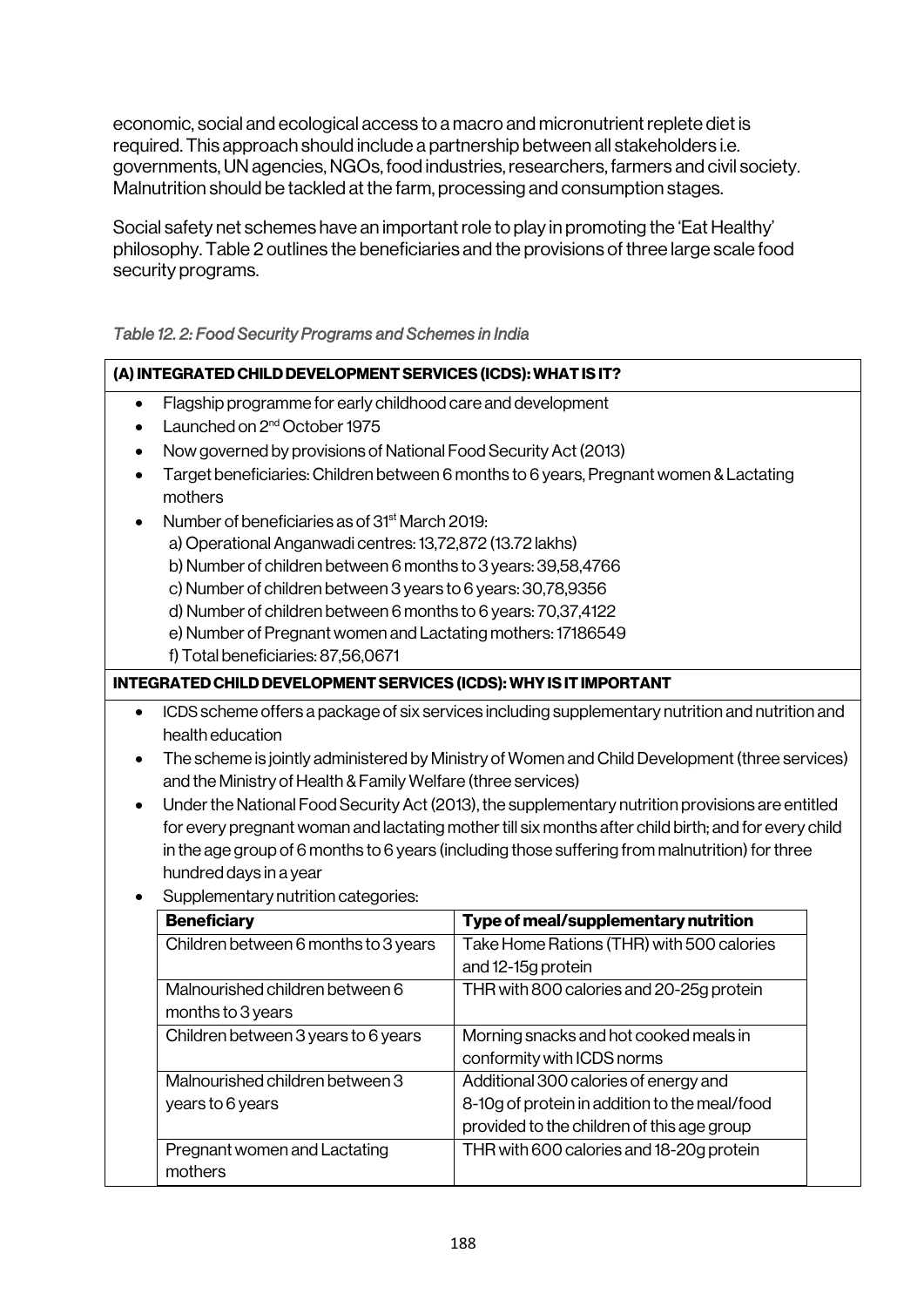#### INTEGRATED CHILD DEVELOPMENT SERVICES (ICDS): TELL ME MORE

- The ICDS scheme addresses inter-generational cycle of malnutrition by improving nutritional and health status of pregnant women and lactating mothers. It also reduces the risk of malnutrition associated/linked morbidity and mortality amongst children between 6 months and 6 years of age.
- Nutrition education to promote the use of healthy balanced diets through dietary diversification is an important component of different Government programmes such as POSHAN Abhiyaan and Anganwadi Services.
- Ministry of Women and Child Development has advised all the States/UTs to ensure use of relevant fortified food articles (wherever supplied) in the administration of the Supplementary Nutrition Programme.
- Use of iodized salt is mandatory for cooking the food under supplementary nutrition programme

### (B) MID-DAY Meal (MDM) Scheme: WHAT IS IT?

- Largest school feeding programme launched with a view to enhance enrolment, retention, attendance and simultaneously improve nutrition levels amongst school going children
- Launched as centrally sponsored scheme (National Programme of Nutritional Support to Primary Education) on 15<sup>th</sup> August 1995
- Now governed by provisions of National Food Security Act (2013)
- Target beneficiaries: 9.12 crore primary and upper primary school children in the age group of 6-14 years

#### MID-DAY Meal (MDM) Scheme: WHY IS IT IMPORTANT?

- The scheme is administered by Ministry of Human Resource Development
- Food norms under the scheme are as follows:

| <b>Primary students (class I to V)</b> | Upper primary students (class VI to VIII) |
|----------------------------------------|-------------------------------------------|
| 100g food grains                       | 150g food grains                          |
| 20g Pulses                             | 30g Pulses                                |
| 50g Vegetables                         | 75g Vegetables                            |
| 5g Oil and Fat                         | 7.5g Oil & Fat                            |
| Salt & Condiments (As needed)          |                                           |

- The MDM guidelines are designed in such a manner that children get sufficient amount of carbohydrates, proteins and micronutrients such as iron and folic acid.
- The primary school children are provided with 450 calories and 12g protein while children in upper primary classes get 700 calories with 20g protein
- MDM scheme addresses the issue of hunger and protein-energy malnutrition amongst the age group of 6-14 years thereby positively impacting learning outcomes in school
- Vegetables (sourced locally by schools) can be a good source of vitamins, minerals, phytochemicals and fiber in the meal. Vegetables with high Vitamin C content can also alleviate iron deficiency by boosting the absorption of iron from the meal.
- After infancy, children in school going age experience the second growth spurt up to late adolescence i.e. 19 years. This is a crucial phase for nutrition intervention to correct height deficits.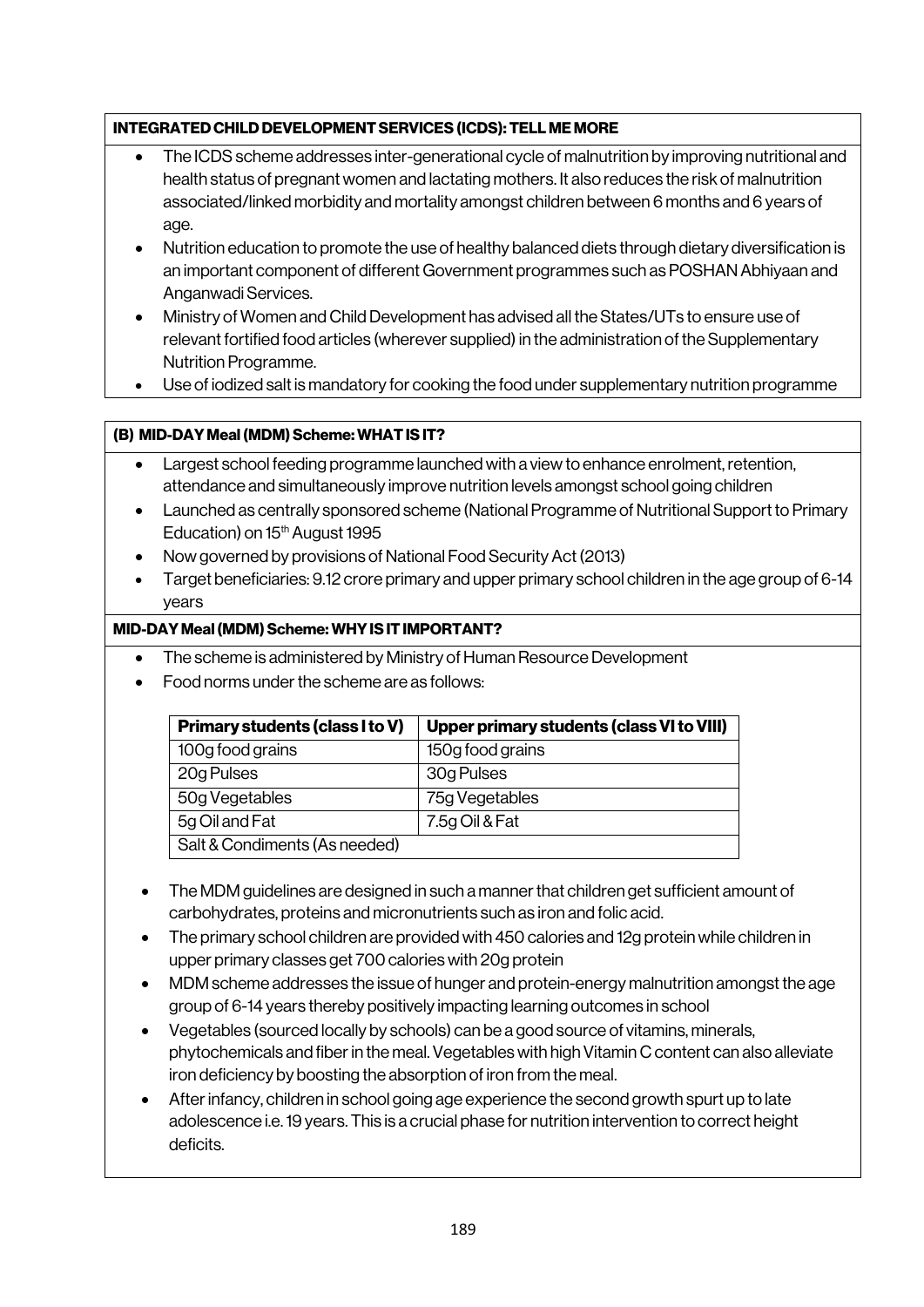• The school health programme administered by National Health Mission (Ministry of Health and Family Welfare) compliments the MDM scheme through services such as Immunization, Micronutrient supplementation, De-worming, Health promotion, Capacity building of school teachers.

#### MID-DAY Meal (MDM) Scheme: TELL ME MORE

- Rice constitutes ~85% of the food grains consumed through MDM. Fortification of food items in a systematic manner through Food Corporation of India (FCI) (starting with rice) has been approved for MDM. Kitchen gardens are also being promoted in each school.
- As per guidelines on food safety and hygiene for school kitchens in MDM scheme issued by Ministry of Human Resource Development dated 13th Feb 2015, the States/UTs must consider engaging CSIR institutes/NABL accredited laboratories and FSSAI notified laboratories for testing of MDM food samples for microbiological and chemical parameters
- The testing charges for protein and calories have been fixed as INR 1200 (excluding taxes) for MDM meals vide order number 15022/01/2019-QA dated 8<sup>th</sup> April 2019

#### (C) PUBLIC DISTRIBUTION SYSTEM (PDS): WHAT IS IT?

- Launched as 'Targeted' public distribution system (TPDS) scheme in June 1997
- Operated under the joint responsibility of Central government and State/Union Territory governments
- Now governed by provisions of National Food Security Act (July 2013)
- Target beneficiaries: 75% rural and 50% urban population; coverage of almost two-thirds (80.5 Crore persons) of the total population at an all India level under two categories: Antodaya Anna Yojana (AAY) and Priority Households (PHH)

#### PUBLIC DISTRIBUTION SYSTEM (PDS): WHY IS IT IMPORTANT?

- TPDS is administered by Department of Food & Public Distribution (Ministry of consumer affairs, food and public distribution) with a vision to ensure food security for the citizens
- Subsidized food grains are provided to identified eligible households as per the following entitlement norms:

| <b>Number of</b><br>Category of |                   | <b>Foodgrains entitlement</b> | <b>Issue price (per kg)</b> |                 |                      |
|---------------------------------|-------------------|-------------------------------|-----------------------------|-----------------|----------------------|
| beneficiary                     | <b>Households</b> | (per month)                   | <b>Rice</b>                 | <b>Wheat</b>    | <b>Coarse grains</b> |
| AAY                             | 2.5 crores        | 35kg per family               | Rs 3                        | Rs <sub>2</sub> | Rs <sub>1</sub>      |
| Priority                        | 16.1 crores       | 5kg per person                | Rs <sub>3</sub>             | Rs <sub>2</sub> | Rs <sub>1</sub>      |
| households                      | (approx.)         |                               |                             |                 |                      |

• In 2018, India ranked 103 (of the 119 countries) on the Global Hunger Index. The index includes measurement of 'inadequate' food supply which is an important indicator of hunger.

#### PUBLIC DISTRIBUTION SYSTEM (PDS): TELL ME MORE

• Rice forms >50% of the food grains distributed through PDS. Government of India has approved the centrally sponsored pilot scheme on 'Fortification of Rice and distribution under Public Distribution System' on 14<sup>th</sup> February 2019. The rice would be fortified with Iron, Folic acid and Vit B12. The pilot scheme has been approved for an initial period of three years beginning 2019-20 with a focus on 15 districts to begin with.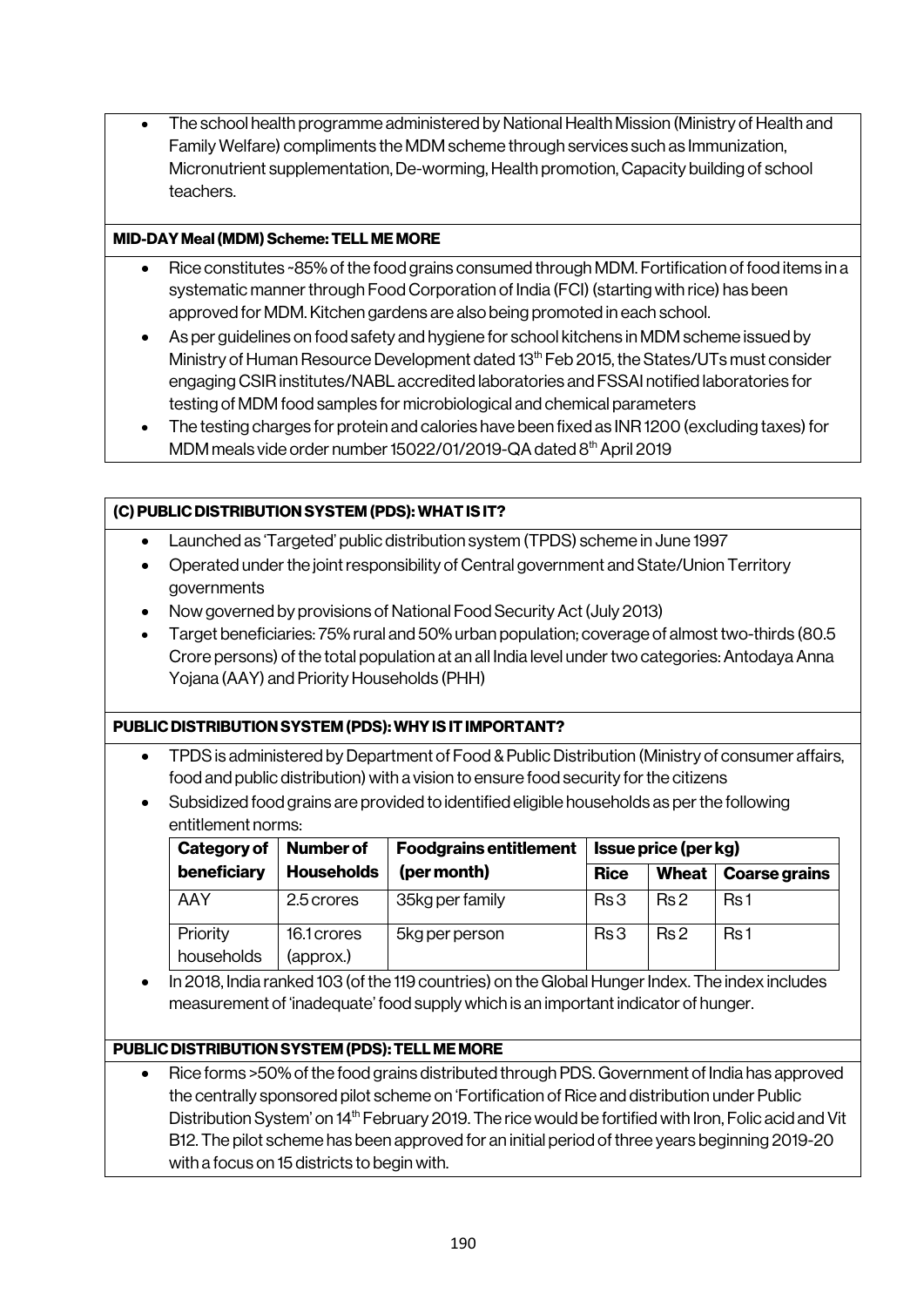### Policy level reforms

**Poverty reduction:** Increased purchasing power will allow people to consume a more diversified diet that incorporates foods rich in fruits, vegetables and protein. Effective implementation of employment programs such as the National Rural Employment Guarantee Act (NREGA) and increased investment in skill development programs will help reduce rates of unemployment and consequently lead to a reduction in household food insecurity.

Let us discuss how the existing programs can be implemented more effectively, the food environment improved as well as other efforts needed to tackle the problem of malnutrition in India.

Restructuring of existing programs: More effective implementation and monitoring of existing programs, particularly the Public Distribution System, is required, Decentralization of programs, increasing the diversity of foods provided by subsidy programs, increased funding, scaling up of successful pilot programs, and enabling vulnerable individuals to access their benefits is required. Existing health and nutrition programmes need to be reoriented to also target the challenges of rise in NCDs. Prevention and early detection of NCDs will help in more effective management. The infection-malnutrition cycle can be prevented by improving health infrastructure and sanitation services.

Agricultural reforms: India was able to attain self-sufficiency in food production by land reforms, irrigation programs, subsidies and incorporation of new technologies. While ensuring food production continues to keep pace, new issues like climate change, low crop diversity, indiscriminate use of chemical fertilisers and pesticides, improper use of available water, unavailability of water, loss of soil quality, fluctuating crop prices, and financial struggles of farmers, need to be addressed. Improving processing and storage methods to reduce wastage at the farm gate and investment in new farming technologies are other areas that need attention.

**Education:** Consumer behaviour patterns need to be modified. Educating the consumer about an adequate diversified diet, cooking and processing techniques to improve nutrient retention, infant child feeding practices, lifestyle, and sanitation is required. This can be provided by family counselling, local community campaigns, mass media campaigns and school-based interventions. Panchayats, NGOs and Self-Help Groups do play an important role in dissemination of information. In addition, people should also be educated regarding health and nutrition programs that they are eligible for to ensure proper utilization of the available schemes.

**Supplementation programs:** Supplementation programs such as the Mid-Day Meal (MDM) program and Integrated Child Development Services (ICDS) in vulnerable populations such as children, pregnant women, lactating women, and the elderly may help reduce nutrient gaps. Provision of fortified foods or food supplements such as fortified complementary foods, multiple micronutrient powders, iron fortified cereals, and lipid based nutrient supplements can be useful in combating micronutrient deficiencies such as iron deficiency anaemia. In recent years, the Food Safety and Standards Authority of India (FSSAI) has nudged various stakeholders to increase the development and use of fortified staples such as oil, salt, milk, wheat flour and rice. Fortified foods have now been incorporated into the Public Distribution System, MDM, and ICDS schemes by various state governments.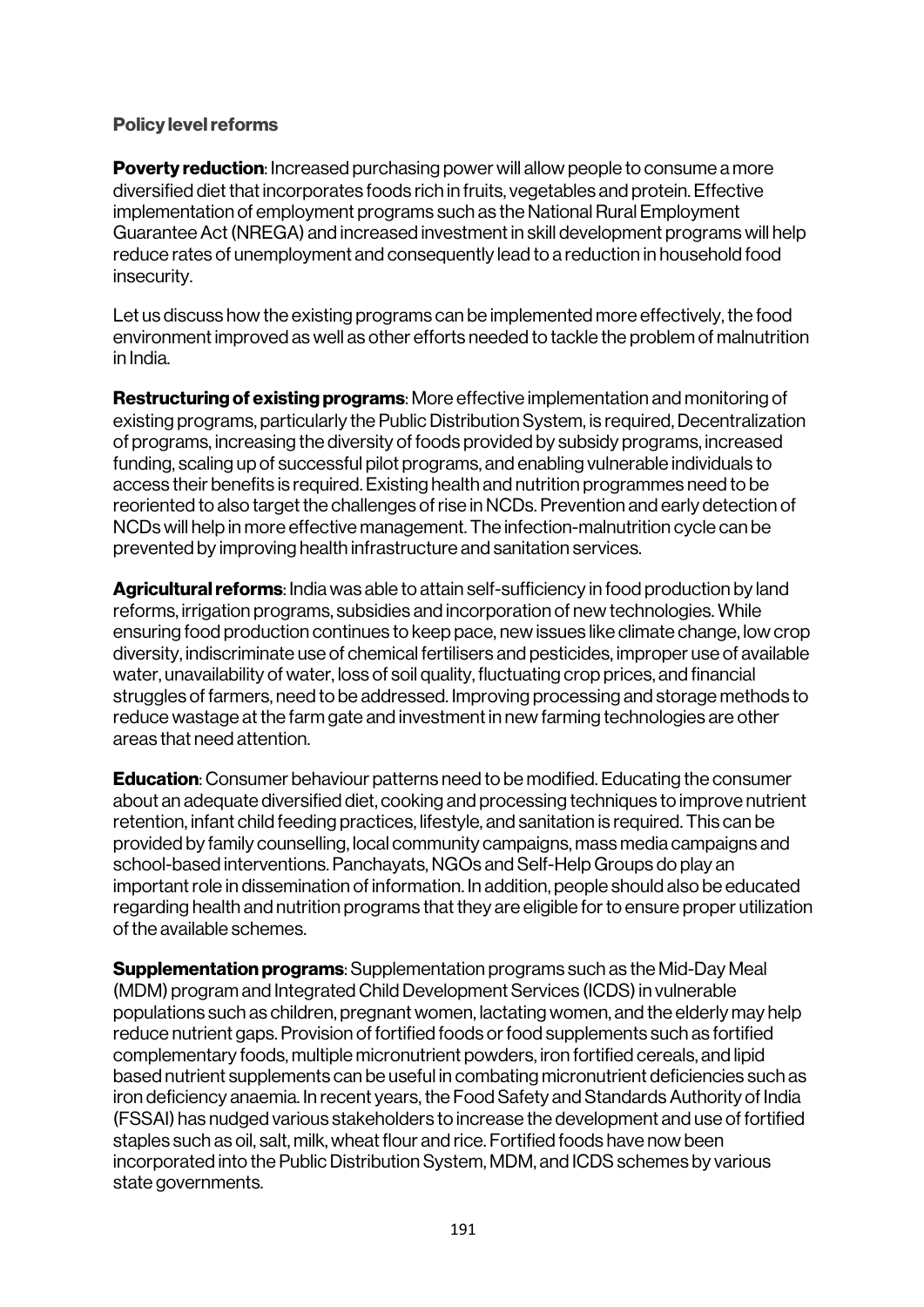**Intersectoral coordination**: The nutritional policies and programs currently available often fall under the aegis of multiple government agencies such as Health and Family Welfare, Women and Child Welfare, Human Resource Development etc. Policies are formulated centrally but implementation is at the state level. Collaborations with environment, forests, agriculture, and public works sectors will help to appropriately tailor programs to the specific region. Such efforts have already been initiated. FSSAI has introduced initiatives such as the Eat Right movement which involves collaborations between Civil Society Organizations, Industry and Professional Associations, NGOs, national and international agencies, academia and corporates. Food safety and nutrition resources are being integrated into existing central and state programs.

India currently faces the triple burden of malnutrition. Access to an adequate, safe, and nutritious diet is a basic human right. Food security is vital to ensure optimal growth and development, maintenance of health, improved productivity and sustainable development of the nation. Malnutrition is a multifaceted problem which can only be combated by an integrated multi sectoral approach.

India contributes to 18% of the world population and is projected to surpass China as the world's most populous country by 2027. Several strides have been made but there are miles to traverse and further actions are required to ensure that India and the global community meets the commitment to Sustainable Development Goals.

### **Summary**

- Food is a common point between agriculture, nutrition and health. It serves as the output of agricultural activities and subsequently plays a major role as a carrier of nutrients thereby resulting in either positive or negative health outcomes depending on how it is consumed.
- A diet consisting of foods from various food groups (cereals, millets and pulses, fruits and vegetables, milk, egg and flesh foods, fats and sugars) typically provides most of the daily requirement of nutrients (carbohydrates, fats, protein, minerals and vitamins).
- The right food choices practiced consistently over a period of time lead to achievement of health goals specific to different stages of life.
- Poor or unhealthy diets often lead to negative health outcomes undernutrition, overnutrition and micronutrient deficiencies.
- There has been an epidemiological shift in causes of mortality and morbidity -from communicable (infectious) diseases to non-communicable diseases. Diet-related non-communicable diseases include type 2 diabetes, hypertension, heart disease, stroke and certain cancers.
- The shift has been related to agricultural transformation, urbanization, changes in the food environment, physical activity levels and health care infrastructure.
- There are several causes of malnutrition.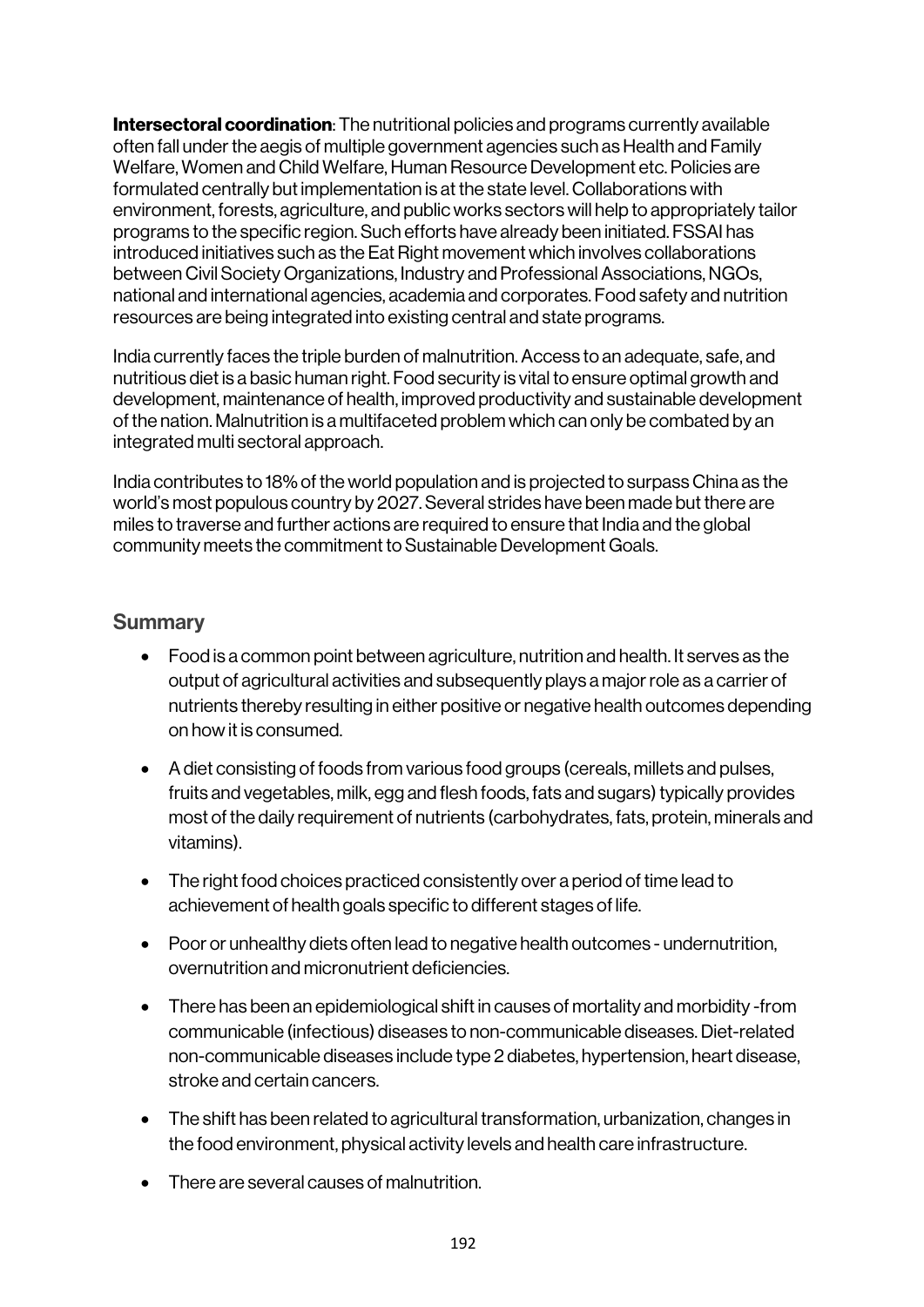- Indicators of undernutrition include underweight, stunting and wasting/thinness. BMI is a useful indicator of weight status.
- Malnutrition impairs physical growth and cognitive development in individuals.
- Morbidity due to malnutrition has an economic impact at the household and national level. Cost of medical care and hospitalization as well as the resultant loss of earnings can be catastrophic for families living below poverty line. There is also a huge fiscal cost for the government.
- In terms of medical and social care needed, increased morbidities put a strain on national health care and welfare systems.
- India has implemented several food security programs such as the Mid-Day Meal Program, Annapurna Scheme, Integrated Child Development Services scheme, Public Distribution System, National Food Security Act, National Horticultural Mission etc.
- Several measures are needed to transform the food ecosystem and existing programs to intensify the fight against malnutrition. These involve restructuring of existing programs, agricultural reforms, behaviour change communication, focussing on micronutrient malnutrition in the food supplementation programs and intersectoral coordination.

### Key Words

Anthropometry – study of measurements of the human body

**BMI –** Body Mass Index, an indicator of weight status of the body

**Dyslipidemias** - elevated total or low-density lipoprotein (LDL) cholesterol levels, or low levels of high-density lipoprotein (HDL) cholesterol

GDP– Gross Domestic Product which measures the value of economic activity within a country

**Hypertension** - condition in which the blood pressure in the arteries is persistently elevated.

**Insulin resistance** -impaired response of body to insulin

Low birth weight – birth weight less than 2500g

Morbidity – the rate of disease in a population

Mortality - death

NCD - non-communicable diseases like cardiovascular diseases, diabetes, cancer, etc.

**Stunting** – low height for age

Wasting – low weight for height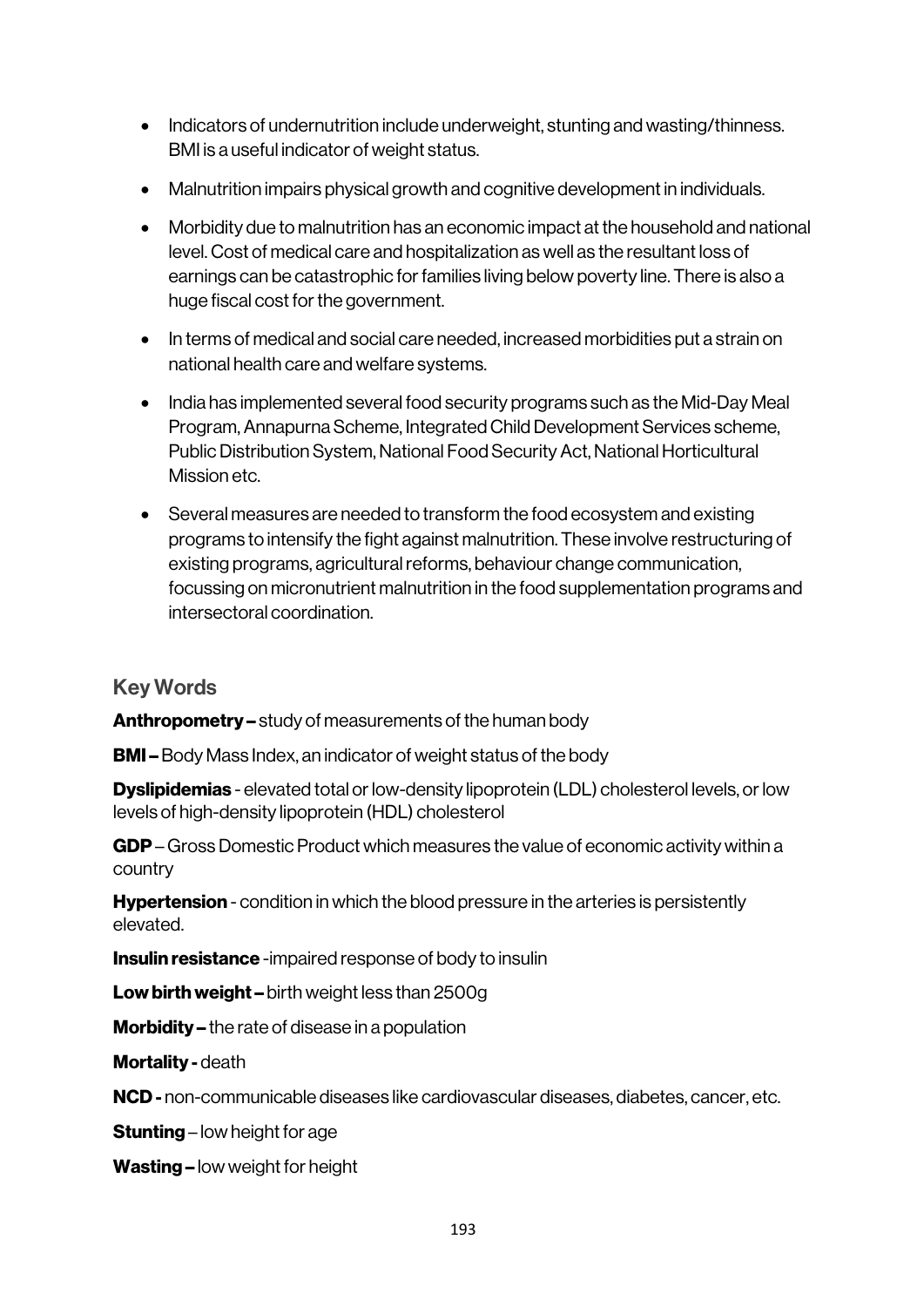# Exercises

- 1. Describe the relationship between the food you eat and the status of your health.
- 2. Give reasons why we see a shift in causes of mortality and morbidity from communicable to non-communicable diseases.
- 3. Discuss the basic, underlying and immediate causes of undernutrition.
- 4. What are the best anthropometric indicators to study the prevalence of undernutrition among children in a community?
- 5. Discuss the economic cost of malnutrition on the individual and the nation.
- 6. Who are the beneficiaries and what are the provisions of the following food security schemes of the government?
	- a. ICDS
	- b. MDM
	- c. TPDS
- 7. Discuss measures to intensify the efforts to reduce the prevalence of malnutrition in India.

### **References**

- 1. Bloom, D.E., Cafiero-Fonseca E.T., Candeias V, Adashi E.,Bloom L., Gurfein L., Jané-Llopis E., Lubet, A., Mitgang E, Carroll O'Brien J,Saxena A (2014). Economics of Non-Communicable Diseases in India: The Costs and Returns on Investment of Interventions to Promote Healthy Living and Prevent, Treat, and Manage NCDs. World Economic Forum, Harvard School of Public Health, 2014. See http://www.weforum.org/issues/healthy-living
- 2. CNNS (2019). Ministry of Health and Family Welfare (MoHFW), Government of India, UNICEF and Population Council. 2019. Comprehensive National Nutrition Survey (CNNS) National Report. New Delhi.
- 3. Corzilius, T. L. (2007). Overweight and obesity in childhood-A special challenge for public health. *Int. J. Hyg. Envron. Health, 210*, 585-589.
- 4. Crosby L., Jayasinghe D., McNair, D. (2013). Food for thought: Tackling child malnutrition to unlock potential to boost prosperity-A Report. Save the Children.
- 5. Horne, J. (2008). Short sleep is a questionable risk factor for obesity and related disorders: Statistical versus clinical significance. *Biological Psychology,*77, 266-76.
- 6. ICDS. Integrated Child Development Services Scheme. Ministry of Women and Child Development, Government of India. Available at https://icds-wcd.nic.in/icds.aspx
- 7. MDM. Mid Day Meal Scheme. Ministry of Human Resource Development, Government of India. Available at http://mdm.nic.in/mdm\_website/